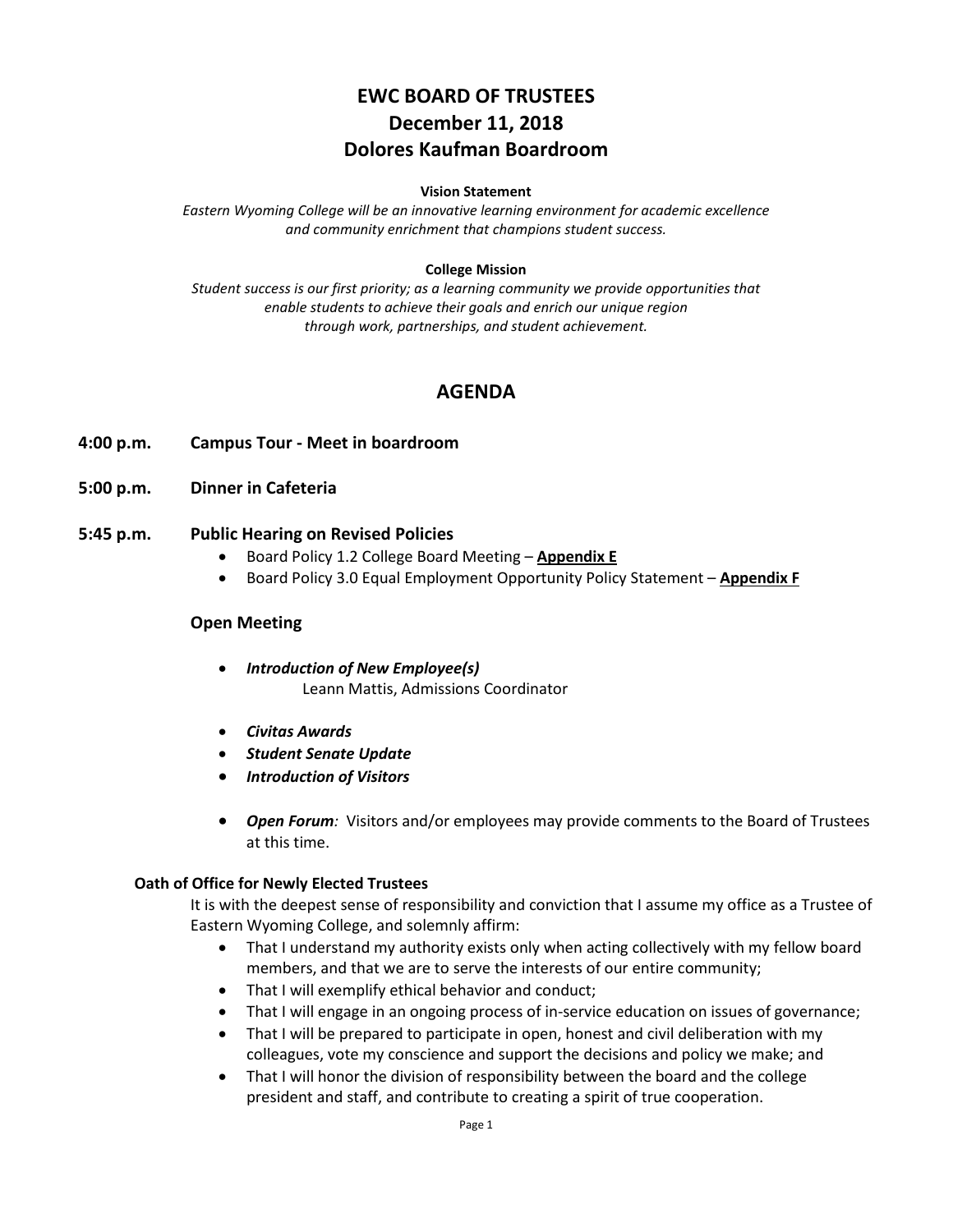# **Election of Board Officers Current Officers**

President John Patrick Vice President Marilyn Fisher Secretary Treasurer Mike Varney

#### **Approve Agenda**

*Recommended Action: Motion to approve the agenda, as presented.*

## **President's Update**:

Please see **Appendix A** for the president's update.

## **Approve Consent Agenda** – **Appendix B**

*Trustees, please contact Dr. Travers with any questions prior to the board meeting.*

- **Approve Minutes**: *Please see Appendix B1 for the minutes from the November 13, 2018 meeting and executive session and the November 30, 2018 special meeting and executive session. Prepared by Holly Branham, Executive Assistant to the President/Board of Trustees*
- **Approve Designation of Depositories**: *Points West Bank, Pinnacle Bank, First State Bank, U.S. Bank, Platte Valley Bank, Converse County Bank, and related signatories. Annually, the College must designate the institutions which may be used as depositories for college funds throughout the year and the related account signatories. Please see Appendix B5.*

*Prepared by Mr. Kwin Wilkes, Vice President for Administrative Services*

• **Approve the Designation of the Torrington Telegram as the College District's Official Newspaper**: *From time to time, the Board must publish legal notices and/or consider resolutions that make reference to "...official newspaper of the district...." The Torrington Telegram is a newspaper of general circulation within Goshen County, and Eastern Wyoming Community College District is coterminous with Goshen County. Approval of this designation will facilitate EWC giving notice when legally required to do so.*

*Prepared by Holly Branham, Executive Assistant to the President/Board of Trustees*

• **Ratify Change in Contract Release Date from December 31, 2019 to January 1, 2019**: *Dr. Appiarius changed his requested resignation/release from contract date to January 1, 2019 and Dr. Travers agreed. We are requesting the Board ratify this change since the Trustees approved the December 31 date at their special meeting on November 30.*

*Prepared by Mr. Ed Meyer, Director of Human Resources*

*Recommended Action: Motion to approve the consent agenda, as presented.*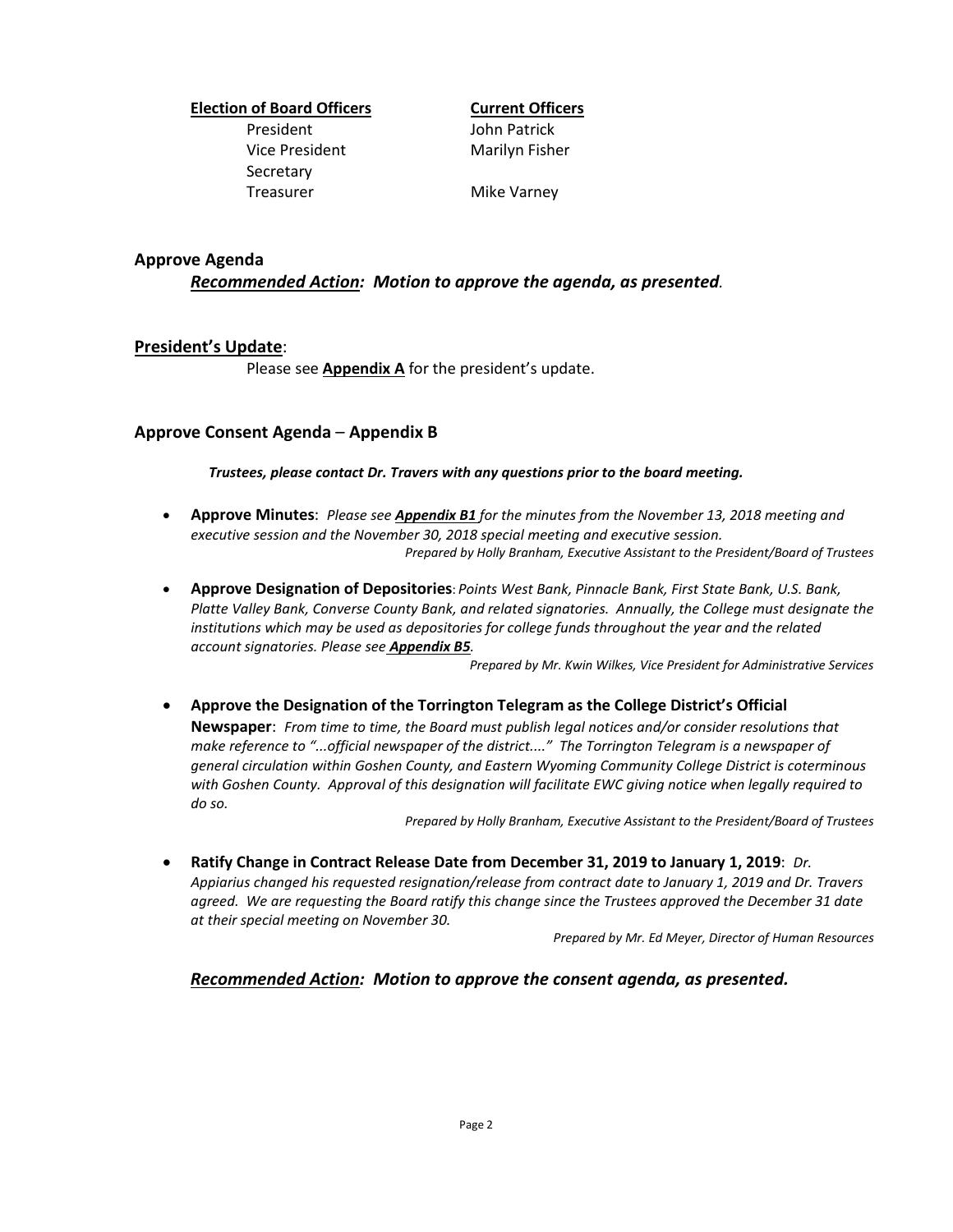# **Action Items**

# **Approve Financial Report**

Please see **Appendix C** for the written financial report.

*Prepared by Mr. Kwin Wilkes, Vice President for Administrative Services*

## *Recommended Action: Motion to approve the financial report, as presented.*

## **Approve Appointment of WACCT Representatives**

The appointment of two Wyoming Association of Community College Trustees board representatives is held annually at the December organizational meeting. Representatives to the WACCT will be expected to attend Wyoming Community College Commission meetings and WACCT meetings held every other month or as needed. These meetings are held on a rotating basis at one of the seven community colleges. Mike Varney and Marilyn Fisher are the current representatives. The WACCT Executive Committee is requesting appointments be made for a two year term.

*Prepared by Holly Branham, Executive Assistant to the President/Board of Trustees*

# *Recommended Action: Motion to appoint two board representatives to the Wyoming Association of Community College Trustees for a two year term.*

## **Approve Appointment of BOCES Representative**

Angie Chavez served as the Board representative to the Board of Cooperative Educational Services (BOCES). With the retirement of Ms. Chavez, a new representative will need to be appointed.

*Prepared by Holly Branham, Executive Assistant to the President/Board of Trustees*

## *Recommended Action: Motion to appoint a board representative to the BOCES***.**

## **Approve Appointment of Board Representatives to the Foundation**

The Board of Trustees may have up to three representatives serve on the Foundation Board of Directors which are appointed annually at the December organizational meeting. *Prepared by Holly Branham, Executive Assistant to the President/Board of Trustees*

# *Recommended Action: Motion to appoint up to three representatives to represent the Board of Trustees on the Foundation.*

**Approve Appointment of Vice President of Administrative Services as Assistant to the Treasurer of the Board**

From time to time it is necessary for me to sign financial documents under this title as required by banking institutions. This is also pursuant to Board Policy 1.3.

*Prepared by Mr. Kwin Wilkes, Vice President for Administrative Services*

# *Recommended Action: Motion to appoint Kwin Wilkes, EWC Vice President for Administrative Services as the Assistant to the Treasurer of the Board of Trustees, as presented.*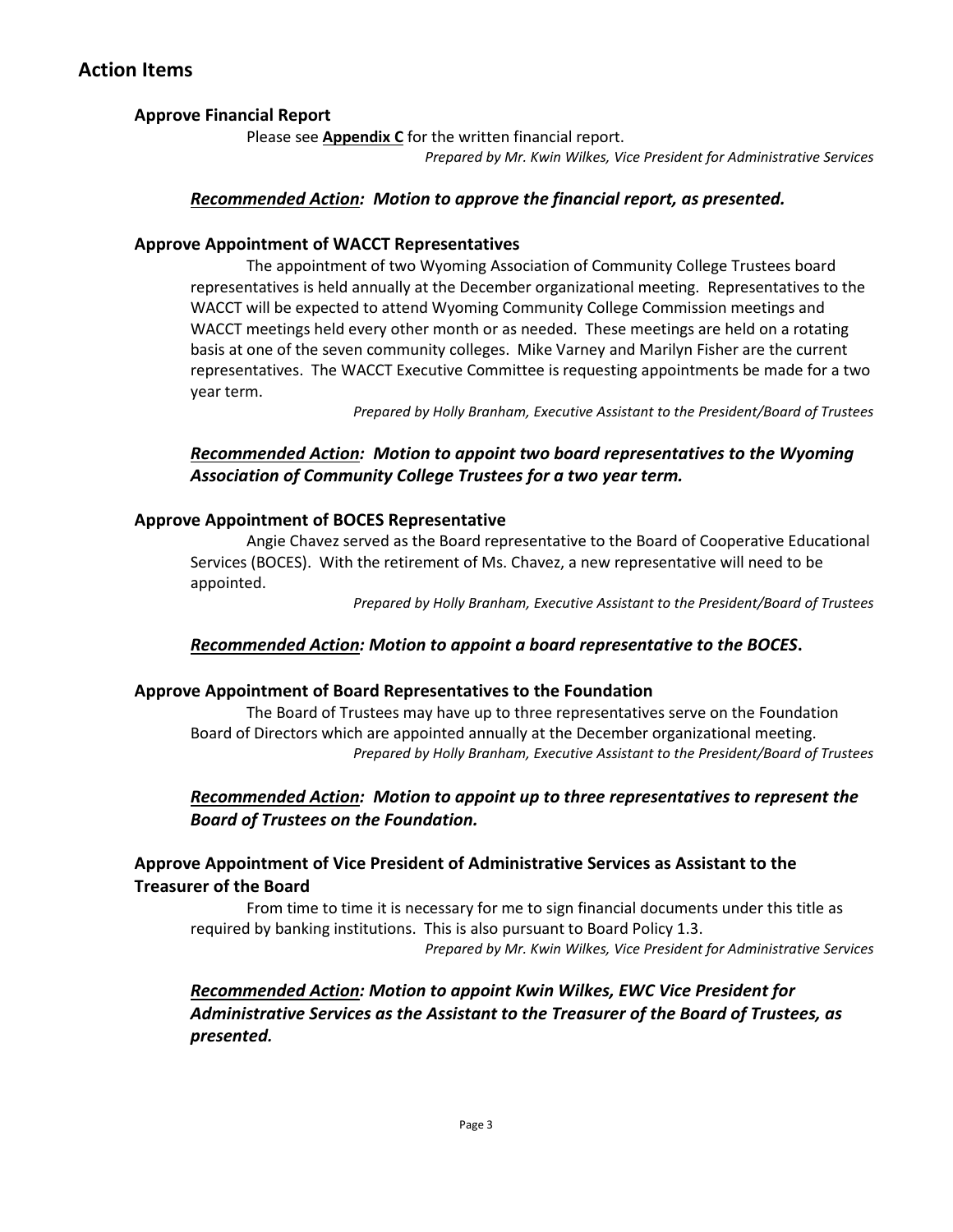#### **Disclosure Statements for Board, Administration and Staff**

Pursuant to W.S. 6-5-118, all public servants or officers must disclose the banks or other institutions in which they have an account where the institution transacts business with Eastern Wyoming College. Please refer to **Appendix D** for the disclosure statement.

*Prepared by Mr. Kwin Wilkes, Vice President for Administrative Services*

#### **Approve Revisions to Board Policy 1.2 College Board Meeting on Final Reading**

At the September work session, the Board of Trustees reviewed Board Policy 1.2 and determined a small revision was needed. The revisions were then approved on first reading at the October board meeting. Please see **Appendix E** for the policy and recommended change.

#### *Recommended Action: Motion to approve on final reading the revisions to Board Policy 1.2 College Board Meeting, as presented.*

# **Approve on Final Reading Revisions to Board Policy 3.0 Equal Employment Opportunity Policy Statement**

HR respectfully requests the Board consider on final reading the revisions to Board Policy 3.0 Equal Employment Opportunity Policy Statement as approved on first reading in October. The proposed revisions are in accordance with federal laws and are taken directly from the U.S. Equal Employment Opportunity Commission. Please see **Appendix F** for a copy of the proposed update of the policy.

*Prepared by Mr. Ed Meyer, Director of Human Resources*

# *Recommended Action: Motion to approve on final reading the revisions to Board Policy 3.0 Equal Employment Opportunity Policy Statement, as presented.*

#### **Approve Athletic Training Services and Corporate Sponsorship Agreement**

We are requesting the Board approve this updated agreement which now includes sponsorship of the nursing program. The college attorney reviewed the agreement and provided additional language. We are waiting to hear back from Banner if the additions are acceptable to them. Please see **Appendix G** for details.

*Submitted by Dr. Lesley Travers, College President*

# *Recommended Action: Motion to approve the Athletic Training Services and Corporate Sponsorship Agreement pending Banner Health's approval of the EWC edits.*

#### **Approve Bid from Samson Construction for ATEC Construction**

Dan Odasz, architect for the Agricultural Technology Education Center is recommending the Board of Trustees accept the bid submitted by Samson Construction. Even though Samson Construction is the second low bidder, Mr. Odasz has indicated the low bidder did not follow the bidding specifications and thus has been disqualified. The bid is currently being reviewed by the EDA

*Recommended Action: Motion to approve the bid from Samson Construction for construction of the Agricultural Technology Education Center, as presented.*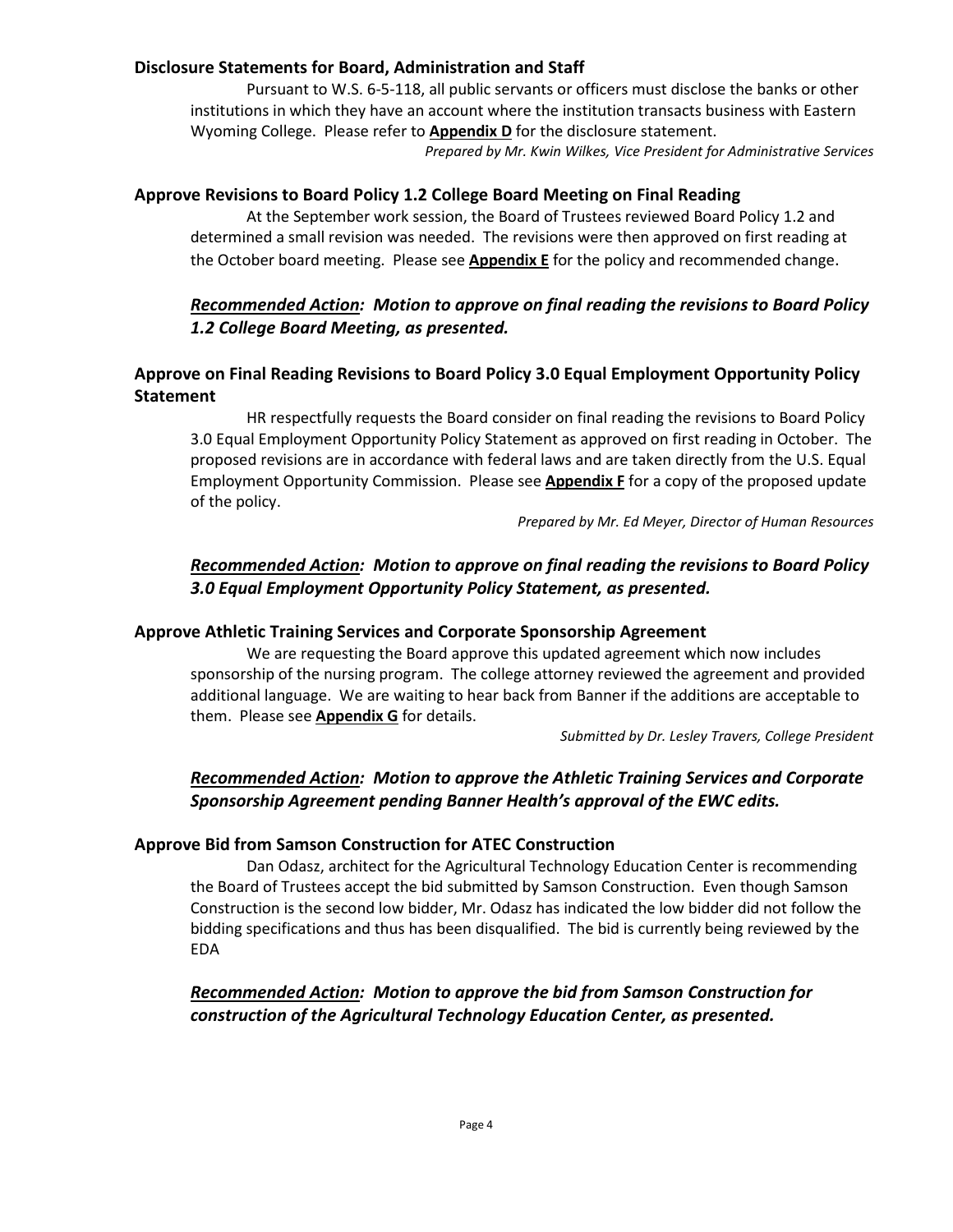# **Information Items**

#### **Institutional Development Update**:

Please see **Appendix H** for the Development update.

*Prepared by Mr. John Hansen, Director of Institutional Development*

#### **Staff Alliance Update**:

Please see **Appendix I** for the Staff Alliance update.

*Prepared by Ms. Sue Schmidt, Staff Alliance Chair*

#### **Academic and Student Services Update:**

Please see **Appendix J** for the Academic and Students Services update. *Prepared by Mr. Roger Humphrey, Vice President for Academic Services*

#### **College Relations Update**:

Please see **Appendix K** for the College Relations update.

*Prepared by Ms. Tami Afdahl, Director of College Relations*

#### **Construction Projects and Major Maintenance Update**:

Please see **Appendix L** for current construction projects and major maintenance projects. *Prepared by Mr. Kwin Wilkes, Vice President for Administrative Services and Mr. Keith Jarvis, Director of Physical Plant*

#### **Faculty Senate Update**:

At this time we continue to work on, consider and discuss professorship titles as set forth by the Tenure Committee's tenure policy proposal. We also chose John Marrin for the faculty WACCT nominee, continued to adjust the faculty focus project and discussed in-service days and agendas. Finally, we thank the EWC Board of Trustees for the respect and consideration they gave to the Faculty Senate and its position on the student fee increase.

*Prepared by Ms. Debbie Ochsner, Faculty Senate Representative*

#### **Human Resources Update**:

Please see **Appendix M** for the HR update.

*Prepared by Mr. Edward Meyer, Director of Human Resources*

#### **Trustee Topics**

#### **Upcoming Events Reminder:**

- February 7 WACCT Leadership Awards and Legislative Reception, LCCC, Cheyenne
- February 8 Wyoming Community College Commission Meeting, LCCC, Cheyenne

#### **Executive Session – Personnel**

*Recommended Action: Motion to approve adjourning to executive session to discuss personnel.*

## **Adjournment**